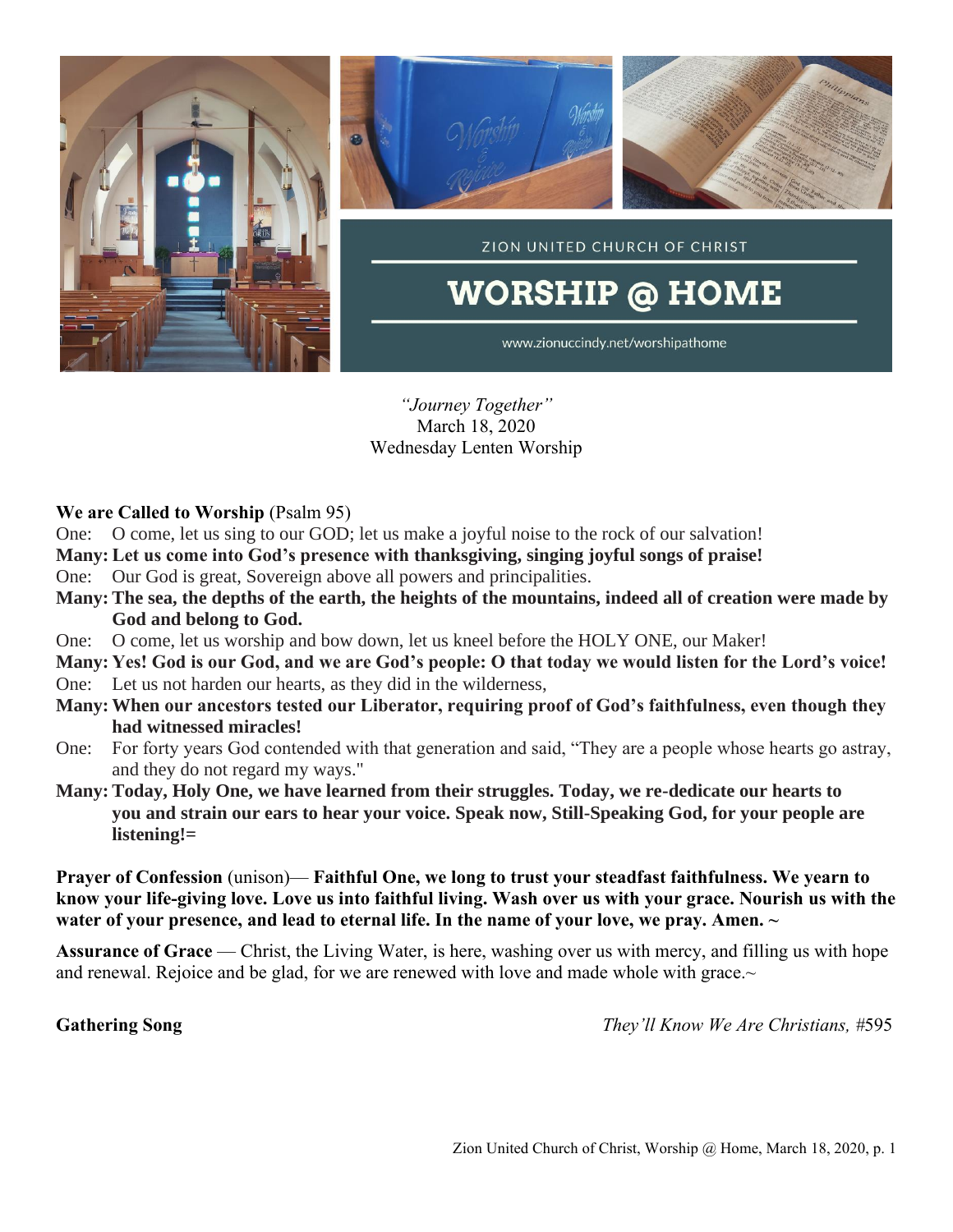# ZION UNITED CHURCH OF CHRIST

# **WORSHIP @ HOME**

# www.zionuccindy.net/worshipathome

## A Reading from the Psalms **Psalms** Psalm 95

- $1$  O come, let us sing to the LORD; let us make a joyful noise to the rock of our salvation!  $2$  Let us come into his presence with thanksgiving;
- let us make a joyful noise to him with songs of praise!
- $3$  For the LORD is a great God, and a great King above all gods.
- $4 \text{ In his hand are the depths of the earth};$ the heights of the mountains are his also.
- $5$  The sea is his, for he made it, and the dry land, which his hands have formed.
- $6$  O come, let us worship and bow down, let us kneel before the LORD, our Maker!
- $\sqrt{7}$  For he is our God, and we are the people of his pasture, and the sheep of his hand.
- O that today you would listen to his voice!
- 8 Do not harden your hearts, as at Meribah, as on the day at Massah in the wilderness,
- <sup>9</sup> when your ancestors tested me,
- and put me to the proof, though they had seen my work.
- $10$  For forty years I loathed that generation and said, 'They are a people whose hearts go astray,
- and they do not regard my ways.'
- $11$  Therefore in my anger I swore,
	- 'They shall not enter my rest.'

**Hymn** *Here I Am, Lord*, #559

**Faith Journey Story** - When we are able to be together again in-person, Rev. Craig Amlin will share his faith journey story with us. In the meantime, reflect on your own journey. As you do so, you're invited to reflect on this question: **Was there a time when the church supported you?** You might take a few moments to write down some memories and thoughts.

If there are ways that our church family at Zion can offer support to you through this time of uncertainty, please let us know. Next week a council member will be reaching out to you to find out if you'd like to be part of a Phone Tree that will help keep our congregation connected.